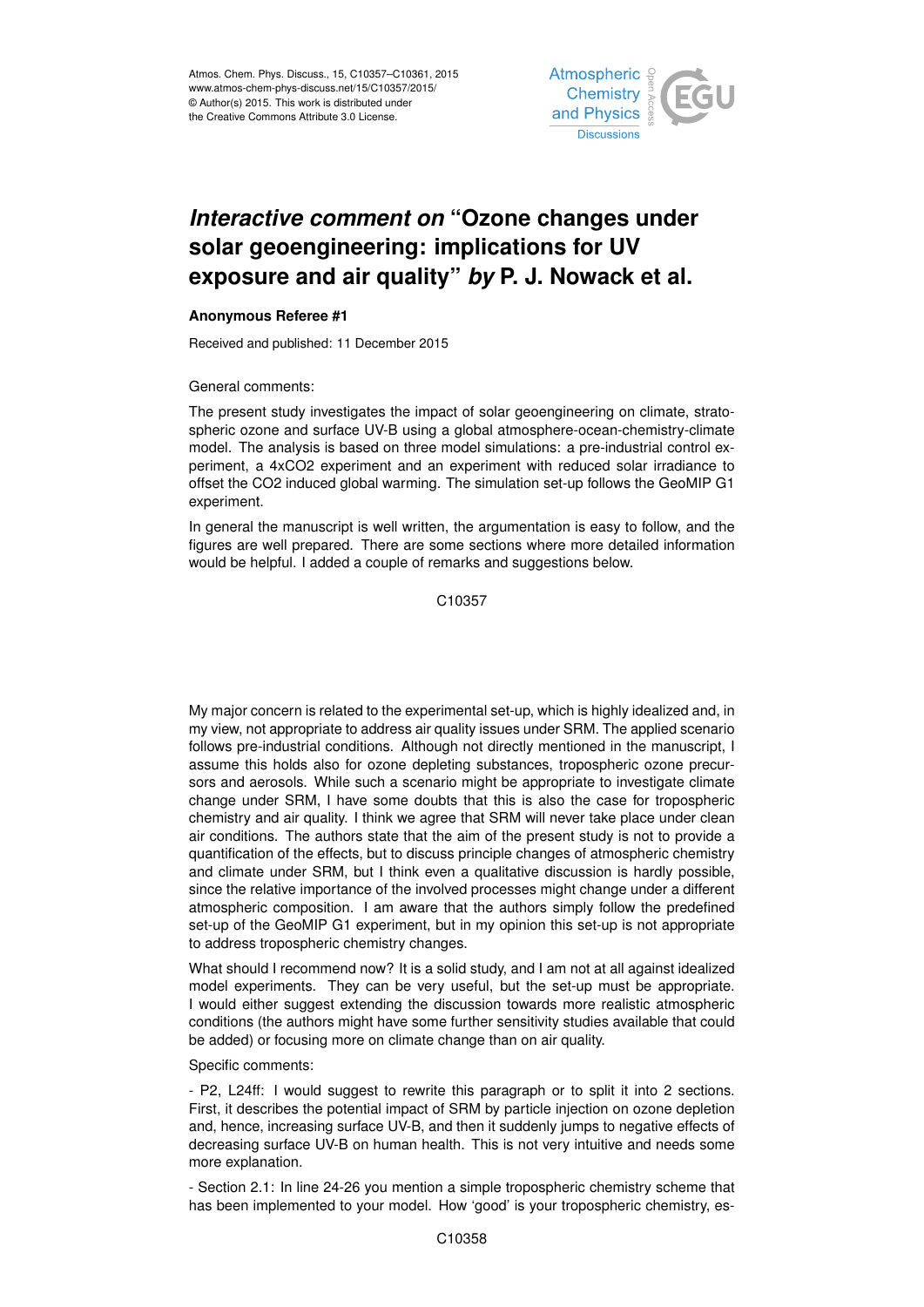pecially in terms of ozone? Since you discuss tropospheric ozone changes in Sect. 3.3 it would be very interesting to see how realistic your tropospheric chemistry is. Please provide some more details, e.g. references to previous model studies if available, or even a short evaluation of your tropospheric chemistry scheme. Otherwise it is hard to judge how reliable the simulated ozone changes are.

- Section 2.2: Which scenario has been chosen for ozone depleting substances, tropospheric ozone precursors, etc.? Also pre-industrial? Section 2.2 describes only the CO2 scenarios and the solar irradiance change. I would like to see some more details about the experimental set-up.

- P5, L20/21: Are 75 years enough with a coupled ocean? From Fig. 1 I got the impression that the 4xCO2 experiment is not yet in equilibrium after 75 years.

- P5, L15: The solar irradiance reduction of 49 W/m2 – where does this value come from? Specified by the G1 experimental set-up or calculated by the authors to compensate the surface temperature increase under 4xCO2, taking into account the model specific climate sensitivity? In case the 49 W/m2 are a model-dependent value, it would be interesting to see a short comment about the climate sensitivity of the applied model. How does it compare to other models?

- P6, L9-11: It seems that the authors performed some additional sensitivity runs that are not further discussed in the manuscript. For me this is a bit unsatisfying. How does the fixed ozone field differ from the interactive ozone? Which other chemical species were kept fixed at PI levels? How large is the RF of those species?

-P6/7, discussion of Fig. 3: I think this part needs some revision. The discussion of temperature and ozone changes in the 4xCO2 and G1 experiments is a bit unstructured. From what is written in L21-25 (P6) I got the impression that the ozone changes in G1 are also related to a colder stratosphere, although Fig. 3d shows a warming for large parts of the stratosphere. I would first show the temperature changes in 3a and b, and then the ozone changes in 3c and d.

C10359

- P7, 16-20: Why is the decrease in atomic oxygen only visible on pressure levels and not on model levels? Please provide at least a short explanation. Referring to another paper is not very reader-friendly.

- P7, L32/22: What is the reason for the increased upper stratospheric NOx abundances under 4xCO2?

- Section 3.3: In my opinion the whole discussion on tropospheric ozone changes is purely abstract. Here air quality issues under pre-industrial, i.e. clean, conditions are discussed. I am aware that the authors stated in Sect. 2.2 that the G1 experiment is highly idealized and does not allow exact quantification of the atmospheric changes under SRM. I think we agree that SRM will never be applied under clean air conditions. There will be nitrogen oxides and NMVOCs, and, as also stated on page10, line 5-7, this will change the relative importance of the different mechanisms. In my opinion the experimental set-up is not suited to investigate the impact of SRM on tropospheric chemistry and air quality, so this section could be skipped or revised by discussing more realistic scenarios, e.g. by comparing the idealized G1 experiment with other model simulations using present-day conditions.

- P11, L23-25: Same as above, tropospheric aerosols and their impact on the UV-I are neglected although it's very likely that they will play an important role under SRM in a future climate. In my opinion the scenario is too much idealized.

- P12, L26-30: For such a general statement is it not necessary to run a fully coupled AOCCM. Some basic physical and chemical considerations would lead to the same conclusion. For a proper evaluation of risks and benefits of SRM one would need a quantification of these effects, which is not given here.

<sup>-</sup> P7, L2/3: Why does the stratospheric cooling shift the ratio between atomic oxygen and ozone towards ozone? Why does the atomic oxygen in R1.2 come from? Photolysis?